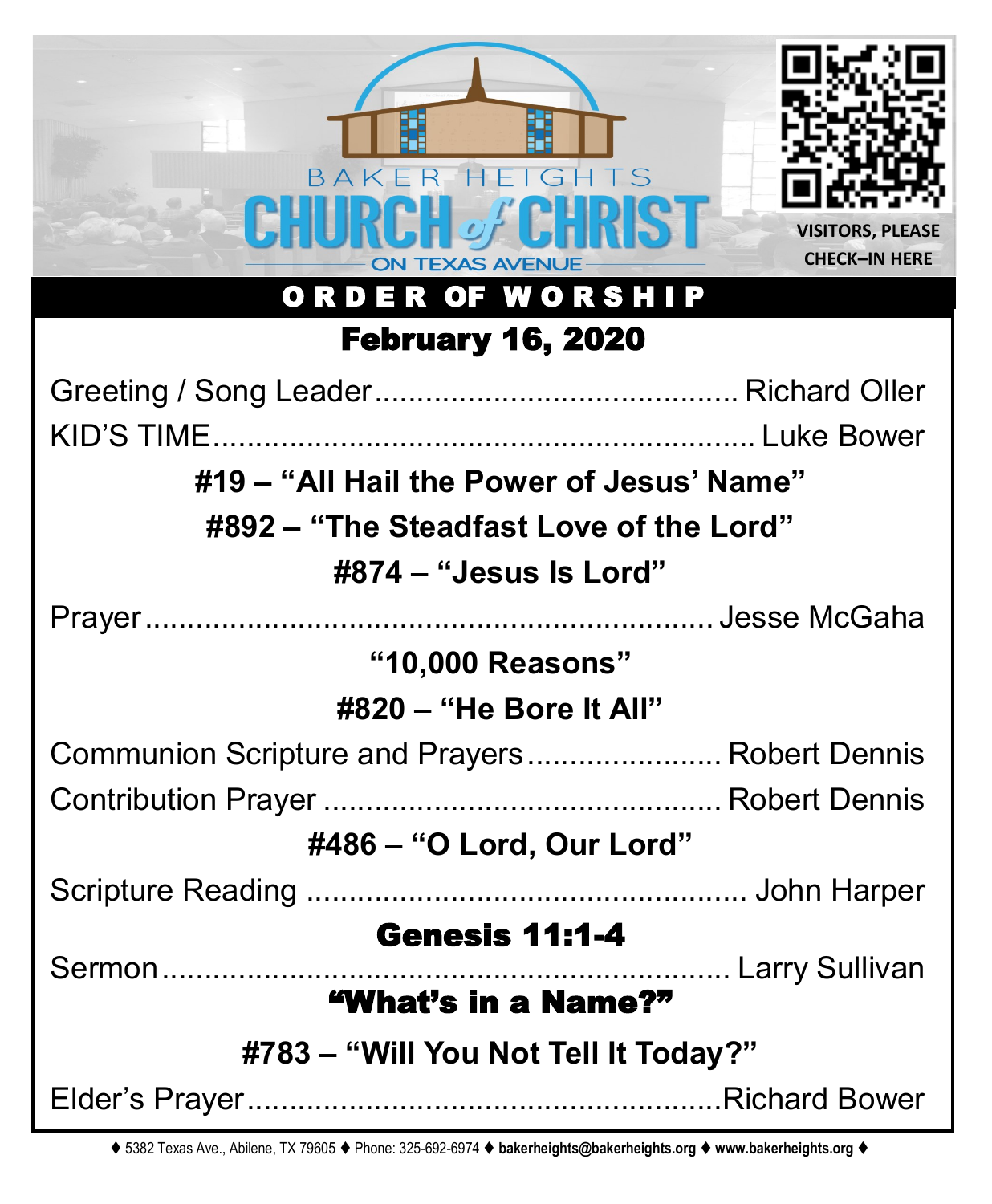# **Reaching Out to Our Community**

- $\Rightarrow$  Wisteria Nursing & Rehab. Service
	- 3202 S. Willis St Every Sunday
	- 1 pm To help, contact: **Charles Jacobs**
- $\Rightarrow$  University Place Services 6:30 p.m.
	- 1250 E.N. 10th St Every Sunday evening • To help, contact: **Hank Davis**
- $\Rightarrow$  Wisteria Place Services 3:30 p.m.
	- 3149 Wisteria Way To help, contact:
	- for Second Sunday − **Randy White**
	- for Third Sunday − **Kenneth Longley**
- $\Rightarrow$  "Redeeming the Tears"  $\bullet$  Depression and Grief Support Group ● Second Saturday of month ● See **Charles Goodnight** for info.

# **Home Bible Studies**

- Mon.● 6:00 p.m. 8323 North FM 1235 – **H&S Davis** home
	- Daniel & Revelation
- Tues. 6:00 p.m. 1210 Anson Ave. – **J&S Sumners** home
	- Reading Through the Word
- 4th Thurs. 6:30 p.m. C&S Jeter's home – see **James Sanderson** for info ● Other **Religions**

# YOUTH HAPPENINGS

LTC team practices are **starting now** 

- Elementary Puppets Richard & Jan Bower
- Elem & MS Drama Justin Rosenquist
- Middle School Puppets Dina Cowart
- High School Puppets Will & Taylor Claxton
- High School Drama Andy & Margaret Hope
- Chorus Christopher & Chelsea Hall

**See your team coaches ASAP for practice times and days...**

# SOWING THE SEED CAMPAIGN 2020

Let's consider the title of our up-coming campaign in May, "**Sowing The Seed**". One thing that causes us disappointment in the area of evangelism is "failure". If we look back to the last couple of years here at Baker Heights, you may notice that there have not been many new conversions. So, could our thinking be that we have failed God's commission in some way **(Matthew 28:18-20, Mark 16:15-16, I Peter 2:9)**? Before we jump to this conclusion, let's consider the words of the apostle Paul…

# *"I planted the seed, Apollos watered it, but God made it grow." 1 Corinthians 3:6 (NIV)*

Since I have been here, we have seen a lot of friends and visitors come through our doors. Many of us have studied with them and showed God's love to them. In fact, some of them are still with us. Did we fail? **Absolutely not!** By showing love and sharing God's word with them, we are planting and watering. Just because they did not commit to obeying the gospel, does not mean we failed. Remember, the growing is between them and God. Please keep that in mind for our up-coming campaign! We just need to continue sowing seed.

 So, please plan on attending our "Training Day" for the campaign next Sunday. Here is how the day will proceed; a few men from the Northwest church of Christ in Lawton, Oklahoma will teach the lessons. We will start with a combined adult class along with the teens at 9:00 am. They will also preach the sermon at our 10:00 am worship. Both lessons are designed to motivate us for the upcoming campaign and the training class in the afternoon. We will have a hamburger lunch for those who plan on attending the class. Then, starting at 12:00 noon, we will have three hours of classes and discussion to train us in door knocking. Yes, it will be a long day, but a very productive one and because of this the leadership here at Baker Heights strongly encourages all of us to participate!

# *James Sanderson*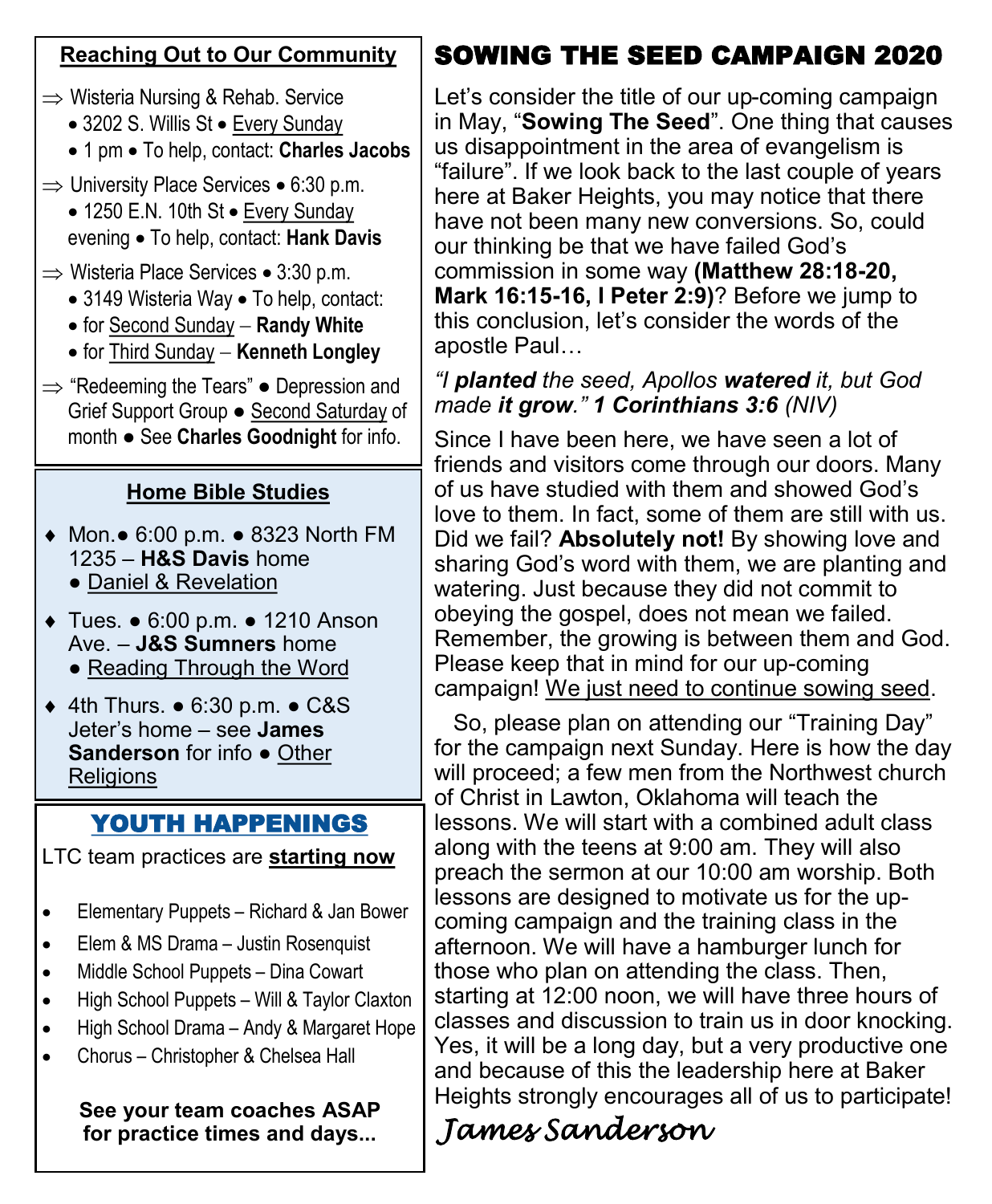### *PLEASE NOTE:*

- *All normal, weekly scheduled Bible classes & worship times at BHCC are listed on page 4 of the bulletin.*
- *All weekly scheduled Home Bible Studies & Nursing Home services are listed on page 2 of the bulletin.* **BHCC MEMBERS**

### **SUNDAY – FEBRUARY 16**

- ◆ Bible classes for all ages 9 a.m.
- ◆ Worship Service 10 a.m.
- Shepherding Groups 5 p.m. Bower group at BHCC

## **MONDAY – FEBRUARY 17**

- ◆ BHCC offices closed for Presidents Day
- Prayer conference call with **Floyd Miller**  8 9 p.m. ● Please call (605) 313-5695 ● Passcode is 718815

# **TUESDAY – FEBRUARY 18**

Ladies Bible class ● 10 a.m. ● Rm 35 ● James Sanderson

## **WEDNESDAY – FEBRUARY 19**

- Feeding the Flock 5:30 p.m. FRIED CHICKEN \$3 / person
- $\bullet$  Food Pantry Open  $\bullet$  5 6 p.m.
- Bible classes for all ages 6:30 p.m. Short Devotional following
- ◆ Redeeming the Tears Grief & Depression Class Rm 17/19

### **THURSDAY – FEBRUARY 20**

Men's Brown Bag Devo ● 12 noon ● Rm 10

### **FRIDAY – FEBRUARY 21**

Family Game Night & Potluck ● 6 p.m. ● Rm 10

### **SUNDAY – FEBRUARY 23**

- ◆ Adult & Teen classes meet in auditorium 9 a.m.
- Worship Service 10 a.m. Auditorium
- Lunch following service 11 a.m. Rm 10
- Training Seminar 12 noon to 3 p.m. Rm 10
- No evening services per the Eldership

# **PANTRY NEEDS**

Jell-O, Canned Soups, Peanut Butter, Spam, Sugar (4lbs size), Canned Tomatoes, Tea Bags, Coffee, Powdered Milk, Ramen Noodles, Pancake Syrup, Spaghetti Sauce, Beef Stew, Jelly, Cooking Oil,.

# **MARK YOUR CALENDAR**

- February 25th LADIES NIGHT OUT Fellowship area
- May 30th June 05th "Sowing the Seed in 2020 Campaign" – Reaching out to our BHCC area neighbors.



**Janet Bruns** – health concerns **Manuel Eastman** – strength & wisdom **Don Ellis** – HMC-5719 **Mike Lee** – health **Jena Madeley** – chemo treatments **Ralph Procter** – HMC health concerns **Maxine Spears** – health **Bobby Sudbury** – fell on ice

# FRIENDS & FAMILY

Daisy Clayton (friend of **Ann Lenz**) Jim & Lou Grotts (family of **Valerie McGuire**) Laura Michael (family of **Valerie McGuire**) Brandy Mircovich – spiritual freedom Ben & Marijin See – health concerns Peggy Tiner (mother of **Stuart Tiner**)

## **All Missionaries:**

**Chipata Bible College Staff & Students. All Military & First Responders**

# SYMPATHY TO THE FAMILY OF:

Donna LaRoque (daughter-in-law of **Ruby LaRoque**) of Gun Barrell City, died 02/10

# CANCER FIGHTERS

Jena Madeley Lewis Maness Kay Procter Nelda Stewart Larry Taylor **Jesse Thomas** Minnie Woody

All family & friends dealing with cancer

# HOMEBOUND MEMBERS

Brenda & Eldon Amonett Phyllis Bonner Janet Bruns Mamie Crane Norma Dotson **Don Ellis** Leroy & Mary Mason Jo Potter Frances Pruett Betty Retherford Melinda Simmons Dean & Nelda Stewart Laveta Youngquist